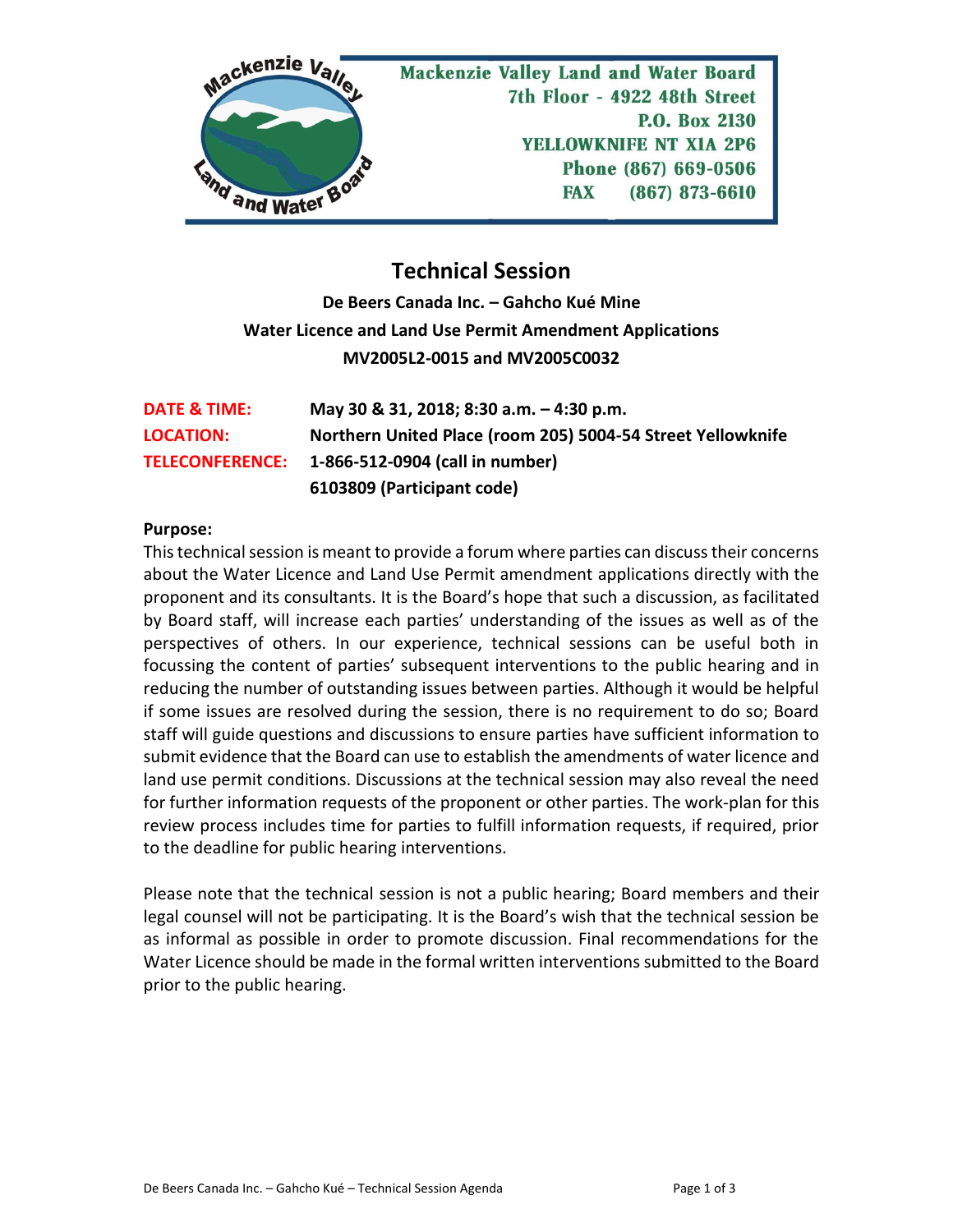

## **Agenda – May 30 & 31, 2018**

All times are approximate. De Beers Canada Inc. (De Beers) will provide some short introductory presentations to help initiate discussion for each topic listed below. Participants are encouraged to have questions prepared in advance for each topic and to take the opportunity to follow up on issues raised in the [Review Comment Table.](http://lwbors.yk.com/LWB_IMS/ReviewComment.aspx?appid=12440) Reference to specific items from the Review Comment Table is provided in the agenda below. The meeting will follow agenda topics and once a topic and related questions have been discussed, we will move onto the next topic accordingly. Therefore, there are no guaranteed times as to when a topic will begin. Please also note that any topics outside the Boards jurisdiction will be discussed as time allows.

Day 1 – May 30, 2018

| <b>TIME</b>                                                   | <b>TOPIC</b>                                                                                                                                                                |
|---------------------------------------------------------------|-----------------------------------------------------------------------------------------------------------------------------------------------------------------------------|
| $8:30$ a.m. $-9:00$ a.m.                                      | <b>Arrival - Refreshments</b>                                                                                                                                               |
| $9:00$ a.m. $-9:30$ a.m.                                      | <b>Round Table Introductions and Opening Comments (Board staff)</b>                                                                                                         |
| $9:30$ a.m. $-10:00$ a.m.                                     | <b>Summary of Amendment Applications</b><br><b>Presentation from De Beers</b>                                                                                               |
| <b>Morning Discussions</b><br>(Break ~ 10:30 - 10:45)         | <b>General Questions/Discussion on Amendment Applications</b>                                                                                                               |
|                                                               | <b>Topic 1: Camp Water Use</b><br>(ENR-36, -37)<br><b>Topic 2: SNP Changes</b>                                                                                              |
| $12:00$ p.m. $-1:15$ p.m.                                     | (ENR-2, -3, -4, -5; MVLWB-7, -13)<br>Lunch (not provided)                                                                                                                   |
| <b>Afternoon Discussions</b><br>(Break $\approx$ 3:00 - 3:15) | <b>Topic 3: Effluent Quality Criteria</b><br>(ECCC-4, -5, -6, -7, -8, -9, -10, -11, -12; ENR-7 through to ENR-29;<br>MVLWB-14, -15, -16, -17, -19, -20, 21, 22, 23; NHX-30) |
|                                                               | Topic 4: Water Quality Modeling (Part 1)<br>(ECCC-13; ENR-30, -32, -33, -34; MVLWB-8, -9, -10, -11, -12, -18; NHX-<br>$14. -15. -16. -17. -18$                              |
| 4:30 p.m.                                                     | <b>Meeting adjourned</b>                                                                                                                                                    |